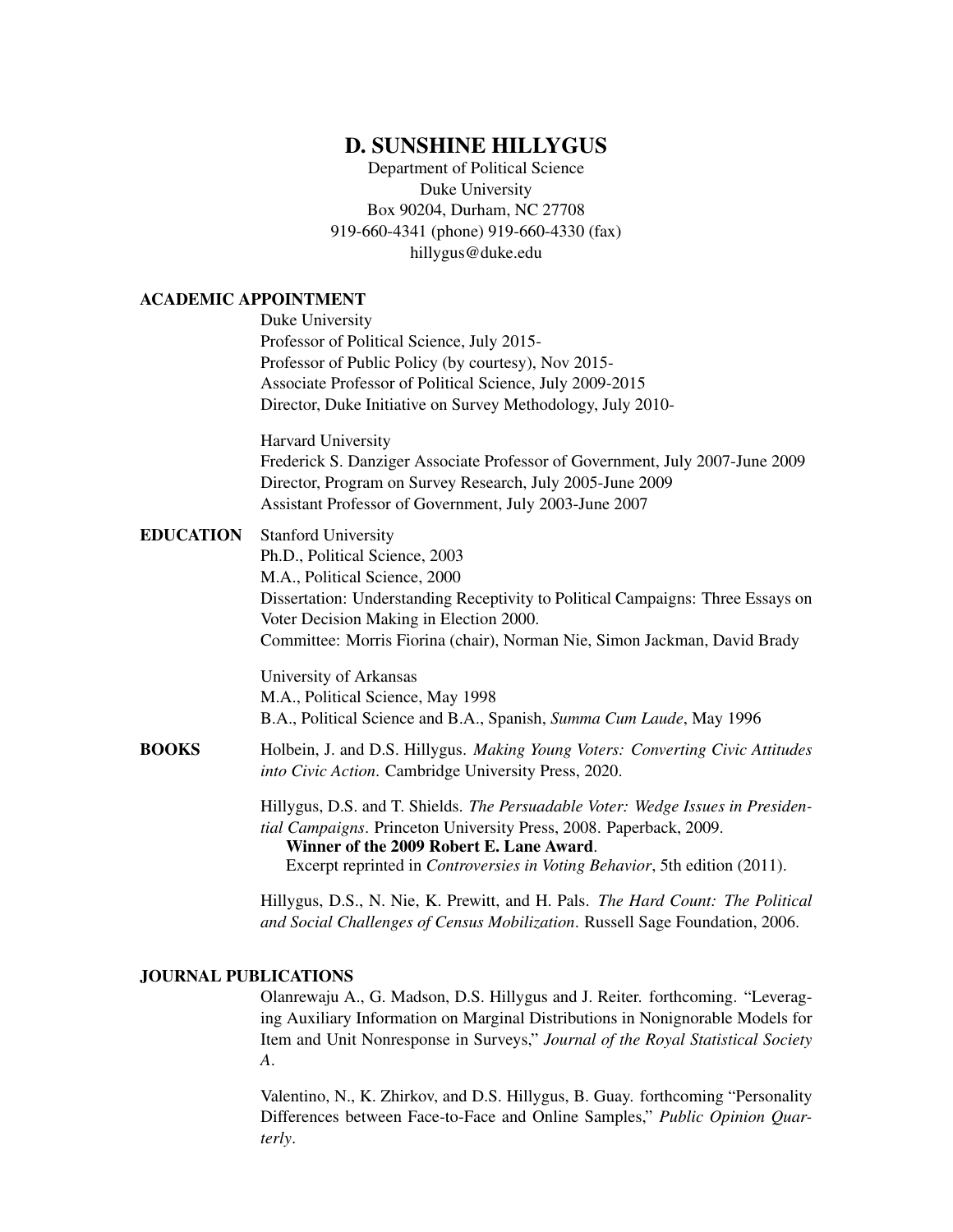Spell, G., B. Guay, D.S. Hillygus, and L. Carin. forthcoming. "An Embedding Moel for Estimating Legislative Preferences from the Frequency and Sentiment of Tweets," *Proceedings of the 2020 Conference on Empirical Methods in Natural Language Processing*.

Hillygus, D. S., and J. Lopez. 2020. Easy as 1, 2, 3? Challenges of the 2020 Census and Implications for Political Science. *Journal of Political Institutions and Political Economy*, 1(2), 289-317.

Bail, C.A., B. Guay, E. Maloney, A. Combs, D.S. Hillygus, F. Merhout, D. Freelon, and A. Volfovsky, 2020. Assessing the Russian Internet Research Agency's impact on the political attitudes and behaviors of American Twitter users in late 2017. *Proceedings of the National Academy of Sciences*, 117(1).

Madson, G. and D.S. Hillygus. 2019. "Who Trusts the Polls? Motivated Reasoning in Evaluations of Polling Results," *Political Behavior*.

Carlson, C., V. Dounoucos, and D.S. Hillygus. 2019. "The Message and the Medium: The Communication Effects of Twitter Commentary," *Journal of Information Technology & Politics*.

Holbein, J., D.S. Hillygus, C. Gibson-Davis, M. Lenard, and D. Hill. 2018. "The Development of Students' Engagement in School, Community, and Democracy," *British Journal of Political Science*.

Hillygus, D.S. 2018. "Navigating Scholarly Exchange in Today's Media Environment," *Journal of Politics* 80(3) (editor-reviewed).

Xing, Z. D.S. Hillygus and L. Carin. 2017. "Evaluating U.S. Electoral Representation with a Joint Statistical Model of Congressional Roll-Calls, Legislative Text, and Voter Registration Data," *Proceedings of the 23nd ACM SIGKDD Conference on Knowledge Discovery and Data Mining (KDD)*, 1205-1214.

Knutson, K, J. Phelan, M. Paskow, A. Roach, K. Whiton, G. Langer; D.S. Hillygus, M. Mokrzycki, W.A. Broughton, S. Chokroverty, K.L. Lichstein, M. Hirshkowitz. 2017. "The National Sleep Foundation's Sleep Health Index," *Sleep Health* 3(4): 234-40.

DeYoreo, M., J. Reiter, and D.S. Hillygus. 2017."Nonparametric Bayesian Models With Focused Clustering for Mixed Ordinal and Nominal Data," *Bayesian Analysis*.

Hillygus, D.S., S. McKee, and M. Young. 2017. "Reversal of Fortune: The Political Behavior of White Migrants to the South," *Presidential Studies Quarterly*.

Henderson, M. and D.S. Hillygus. 2016. "Contextual Factors in Time of Decision in the 2008 Presidential Election," *Public Opinion Quarterly*.

Holbein, J. and D.S. Hillygus. 2016. "Making Young Voters: The Impact of Preregistration on Youth Turnout," *American Journal of Political Science*.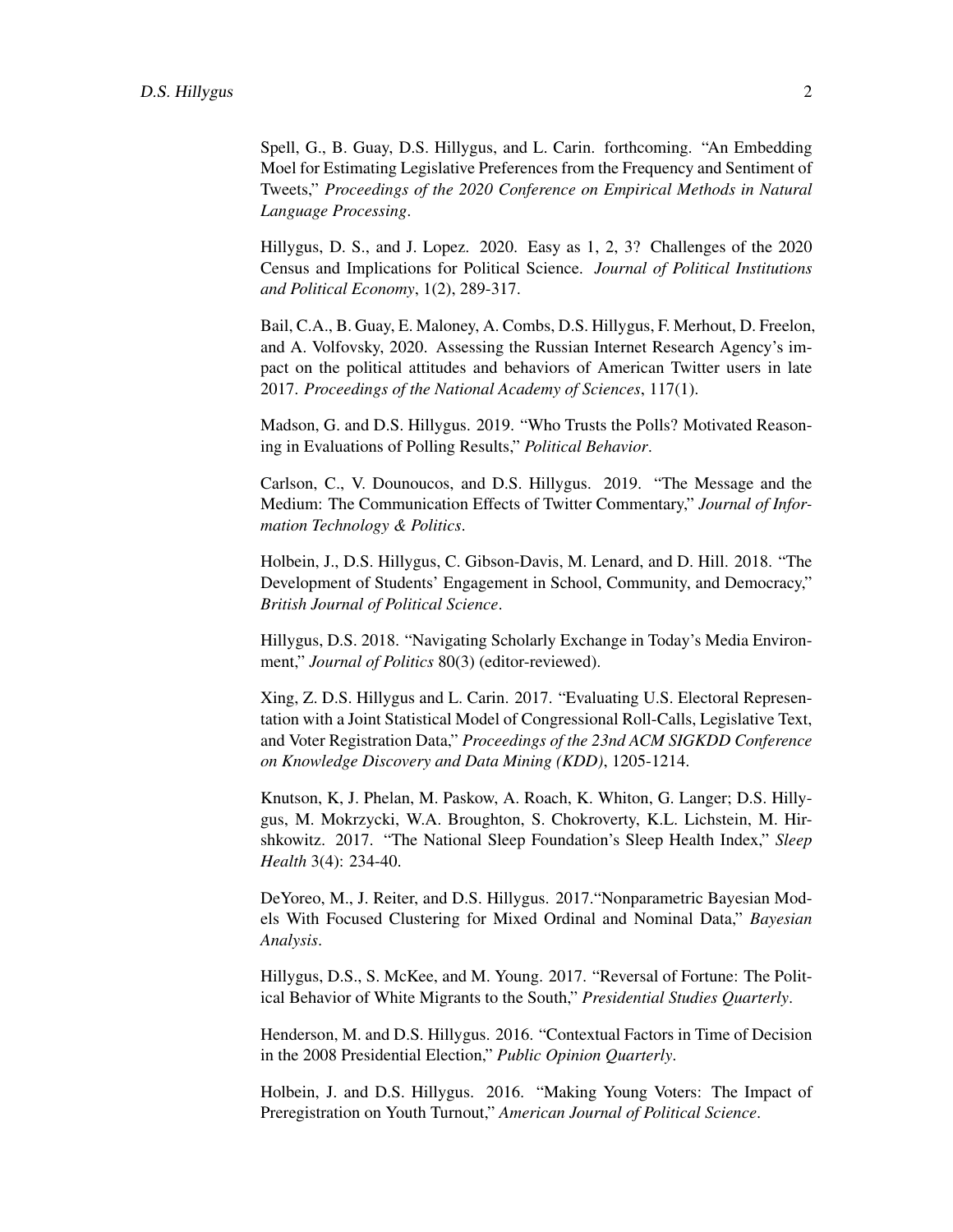Ballard, A., D.S. Hillygus, and T. Konitzer. 2016. "Campaigning Online: Web Display Ads in the 2012 Presidential Campaign," *PS: Political Science & Politics*.

Si, Y., J. Reiter, and D.S. Hillygus. 2016. "Bayesian Latent Pattern Mixture Models For Handling Attrition In Panel Studies With Refreshment Samples," *Annals of Applied Statistics*.

Schifeling, T. C. Cheng, J. Reiter and D.S. Hillygus. 2015. "Accounting for Nonignorable Unit Nonresponse and Attrition in Panel Studies with Refreshment Samples," *Journal of Survey Statistics and Methodology*.

Gerber, A., K. Arceneaux, C. Boudreau, C. Dowling, and D.S. Hillygus. 2015."Reporting Balance Tables, Response Rates and Manipulation Checks in Experimental Research: A Reply from the Committee that Prepared the Reporting Guidelines," *Journal of Experimental Political Science*.

Johnston, C., D.S. Hillygus, and B. Bartels. 2014. "Ideology, The Affordable Care Act Ruling, and Supreme Court Legitimacy," *Public Opinion Quarterly*, 78 (4): 963-973.

Gerber, A., K. Arceneaux, C. Boudreau, C. Dowling, D.S. Hillygus, T. Palfrey, D. Biggers, D. Hendry. 2014. "Reporting Guidelines for Experimental Research: A Report from the Experimental Research Section Standards Committee," *Journal of Experimental Political Science*, 1(1): 81-98.

Si, Y., J. Reiter and D.S. Hillygus. 2014. "Semi-parametric Selection Models for Potentially Non-ignorable Attrition in Panel Studies with Refreshment Samples," *Political Analysis*, 23(1): 92-112.

Frankel, L. and D.S. Hillygus. 2014. "Panel Attrition and the Survey Experience," *Political Analysis*, 22(3): 336-353.

Hillygus, D.S. and S. Treul. 2014. "Assessing Strategic Voting in the 2008 Presidential Primaries," *Public Choice*, 161(3): 517-536.

Aldrich, J., B. Bishop, R. Hatch, D.S. Hillygus, and D. Rohde. 2013. "Blame, Responsibility, and the Tea Party in the 2010 Midterm Elections," *Political Behavior*, 36(3), 471-491.

Deng, Y., D.S. Hillygus, J. Reiter, and Y. Si. 2013. "Handling Attrition in Longitudinal Studies: The Case for Refreshment Samples," *Statistical Science*, 28(2): 238-256.

Hillygus, D.S. 2011. "The Evolution of Election Polling in the United States," *Public Opinion Quarterly*, 75(5): 962-981.

Henderson, M. and D.S. Hillygus. 2011. "The Dynamics of Health Care Opinion, 2008-2010: Partisanship, Self-Interest, and Racial Resentment," *Journal of Health Politics, Policy, and Law*, 36(6): 945-960.

Henderson, M., D.S. Hillygus, and T. Tompson. 2010. "'Sour Grapes' or Rational Voting? Voter Decision Making Among Thwarted Primary Voters in 2008," *Public Opinion Quarterly*, 74(3): 499-529.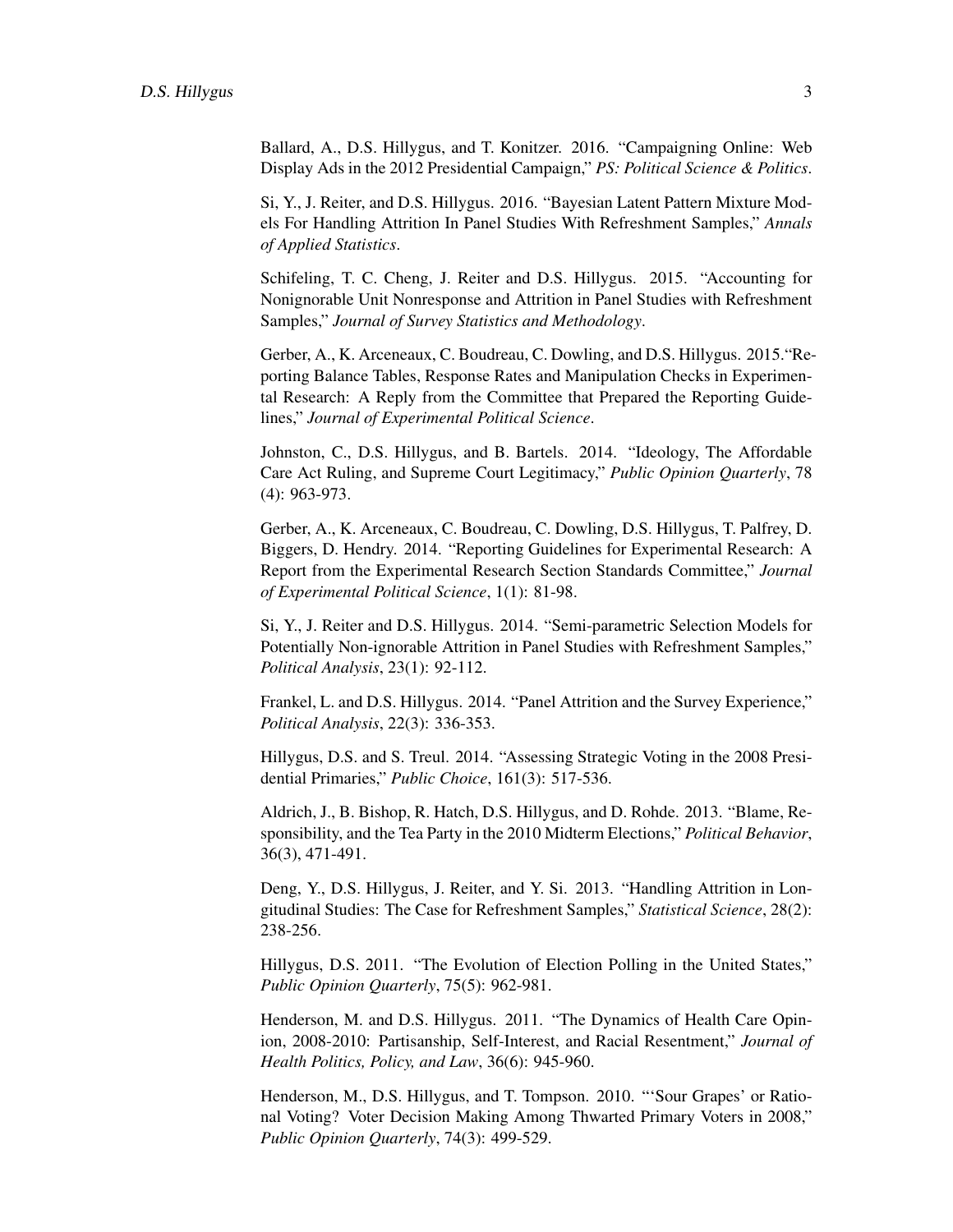Ellis, R., D.S. Hillygus and N. Nie. 2010. "Retrospective and Prospective Candidate Evaluations and the Dynamics of Vote Choice in 2008," *Electoral Studies* 29(4): 582-593.

Hillygus, D.S. and M. Henderson. 2010. "Policy Issues and the Dynamics of Vote Choice in the 2008 Presidential Election," *Journal of Elections, Public Opinion, and Parties*, 20(2): 241-269.

Treier, S. and D.S. Hillygus. 2009. "The Nature of Political Ideology in the Contemporary Electorate," *Public Opinion Quarterly*, 73(4):679-703.

Burden, B. and D.S. Hillygus. 2009. "Opinion Formation, Polarization, and Presidential Reelection." *Presidential Studies Quarterly*, 39: 619-35.

Hillygus, D.S. and T. Shields. 2008. "Southern Discomfort? Regional Differences in Voter Decision Making in the 2000 Presidential Election," *Presidential Studies Quarterly*, 38(3): 506-520.

Hillygus, D.S. 2007. "The Dynamics of Voter Decision Making Among Minor Party Supporters: The 2000 U.S. Presidential Election," *British Journal of Political Science*, 37(2): 225-244.

Hillygus, D.S. 2005. "Campaign Effects and the Dynamics of Turnout Intention in Election 2000," *Journal of Politics*, 66(1): 50-68.

Hillygus, D.S. 2005. "The Missing Link: Exploring the Relationship between Higher Education and Political Behavior," *Political Behavior*, 27(1): 25-47.

Hillygus, D.S. and T. Shields. 2005. "Moral Issues and Voter Decision Making in the 2004 Presidential Election," *PS: Political Science and Politics*, 38(2): 201-10. Reprinted in *Quantitative Methods in Practice*, D. Rochefort (ed) CQ Press, 2006.

Hillygus, D.S. and S. Jackman. 2003. "Voter Decision Making in Election 2000: Campaign Effects, Partisan Activation, and the Clinton Legacy," *American Journal of Political Science*, 47(4): 583-596.

Nie, N. and D.S. Hillygus. 2002. "Where Does Internet Time Come From?: A Reconnaissance," *IT & Society*, 1(2): 1-20.

Nie, N. and D.S. Hillygus. 2002. "The Impact of Internet Use on Sociability: Time-Diary Findings," *IT & Society*, 1(1): 1-29.

#### OTHER PUBLICATIONS

Hillygus, D.S. 2020. "The Real Reason Young People Don't Vote," *Issues in Science and Technology*, National Academy of Sciences. October 20.

Zhou, J., D.S. Hillygus, and J. Aldrich. 2019. "Understanding the Trump Win: Populism, Partisanship, and Polarization in the 2016 Election," *Publications of the Bavarian American Academy*, Heidelberg University Press.

Guay, B. and D.S. Hillygus. 2018. "Online Public Opinion Polling," *Oxford Bibliographies*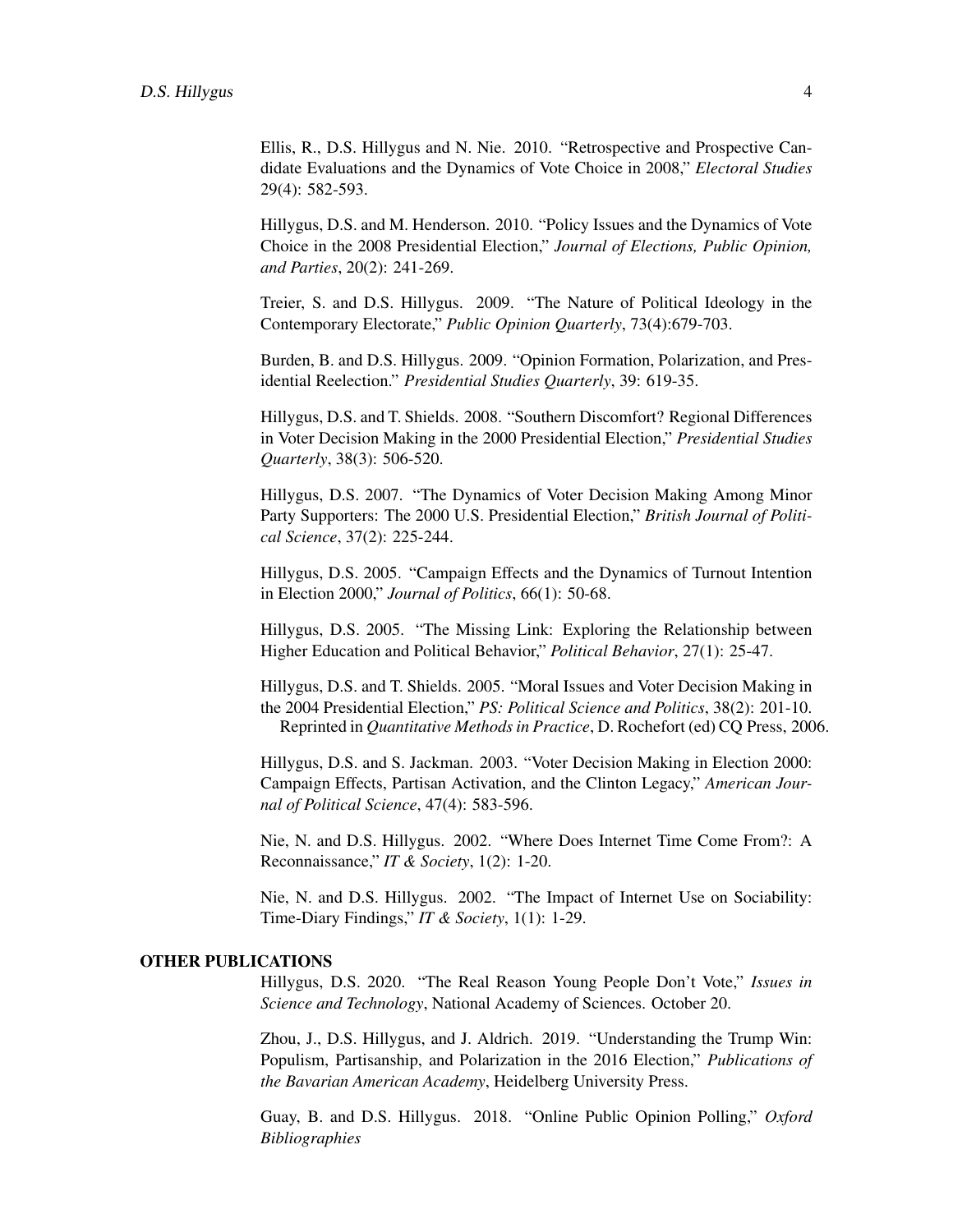Hillygus, D.S. and S. Snell. 2018. "Longitudinal Surveys: Issues and Opportunities," *Oxford Handbook on Polling and Polling Methods*. L. Atkeson and M. Alvarez, eds. New York: Oxford University Press.

Hillygus, D.S. and B. Guay. 2016. "The Virtues and Limitations of Election Polling in the United States," *Seminar Magazine*.

Hillygus, D.S. 2016. "The Practice of Survey Research: Changes and Challenges," *New Directions in Public Opinion*, second edition. Adam Berinsky, ed. Routledge Press.

Hillygus, D.S., N. Jackson, and M. Young. 2014. "Professional Respondents in Online Survey Panels," *Online Panel Research: A Data Quality Perspective*. M.Callegaro, R. Baker, P. Lavrakas, J. Krosnick, J. Bethlehem, and A. Göritz, eds.

Frankel, L. and D.S. Hillygus. 2014. "Niche Communication in Political Campaigns," *Oxford Handbook on Political Communication*. Kathleen Hall Jamieson and Kate Kenski, eds. New York: Oxford University Press.

Hillygus, D.S. and B. Burden. 2013. "Mass Polarization in the Bush Presidency," *The Presidency of George W. Bush: Perspectives on the Forty-Third President of the United States*, D. Kelly and T. Shields, eds. Texas A&M Press.

Hillygus, D.S. 2011. "The Practice of Survey Research: Changes and Challenges" *New Directions in Public Opinion*. Adam Berinsky, ed. Routledge Press.

Bishop, B. and D.S. Hillygus. 2011. "Campaigning, Debating, Advertising," *Oxford Handbook on Public Opinion and Media*. Larry Jacobs and Robert. Shapiro, eds. New York: Oxford University Press.

Hillygus, D.S. 2010. "Campaign Effects on Vote Choice," *Oxford Handbook on Elections and Political Behavior*. Jan Leighly and George C. Edwards III, eds. Oxford University Press.

Bishop, B., A. Cooper, and D.S. Hillygus. 2009. "Innovative Survey Methodologies for the Study of Attitudes Toward Terrorism and Counterterrorism Strategies," Institute for Homeland Security Solutions, Duke University.

Hillygus, D.S. 2009. "Guest Editor Introduction: Understanding the 2008 Presidential Election," *Public Opinion Quarterly* 73: 841-844.

Hillygus, D.S. 2009. "The Need for Survey Reporting Standards in Political Science," *The Future of Political Science: 100 Perspectives*, G. King, N. Nie, and K. Schlozman (eds).

Hillygus, D.S. 2008. "Internet and Politics 2008: Microtargeting," *The Publius Project*, The Berkman Center.

Hillygus, D.S. and T. Shields. 2008. "Moderation or Polarization in Candidates' Campaign Agendas?" *The Polling Report*, 24(15).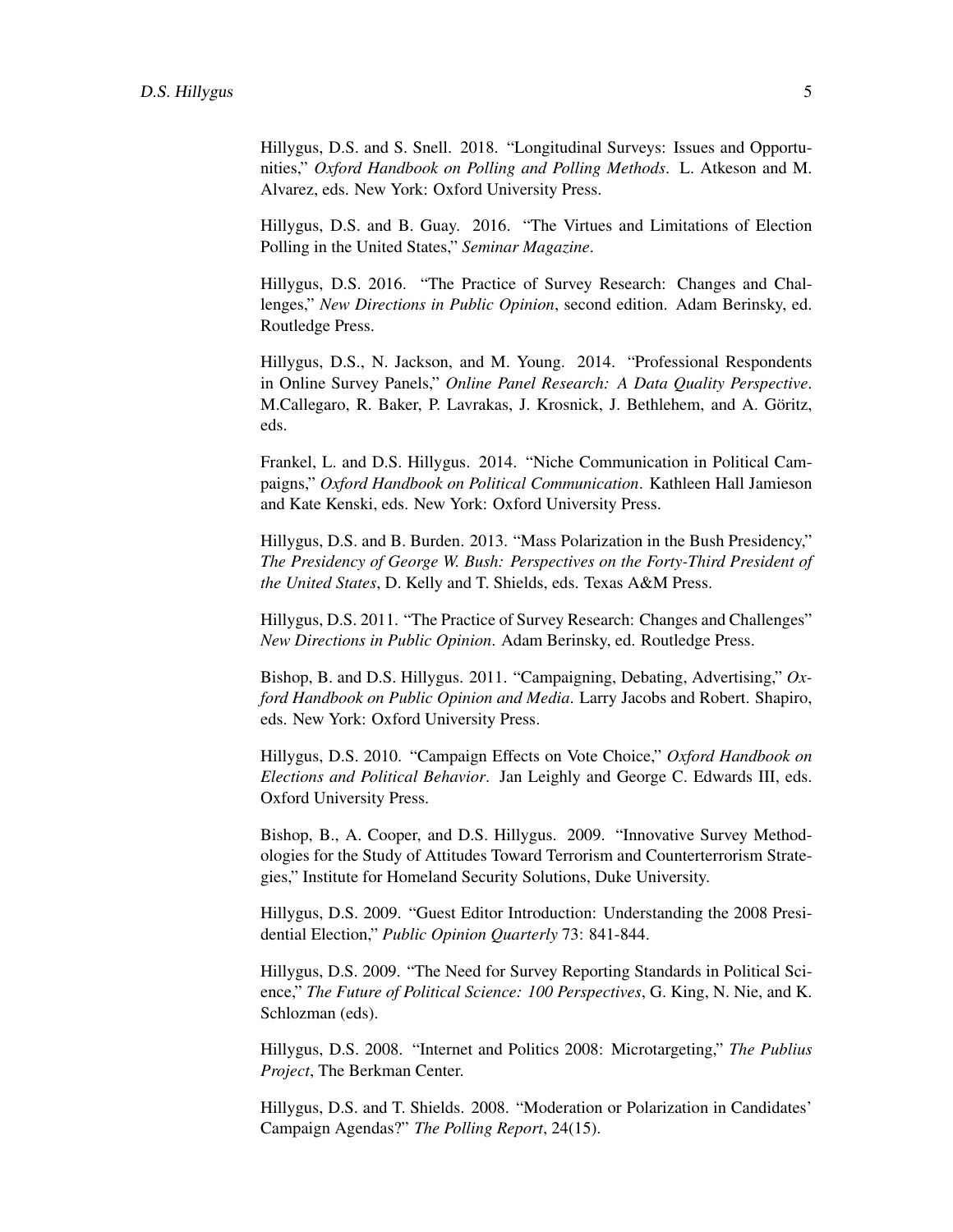Hillygus, D.S. 2007. "Moral Values: Media, Voters, and Candidate Strategy," in *A Matter of Faith? Religion in the 2004 Presidential Election*, Brookings Institution Press.

Hillygus, D.S. 2004. Review of Models of Voting in Presidential Elections: The 2000 Election, H. Weisberg and C. Wilcox (eds), in *Presidential Studies Quarterly*, 34(3).

Brady, D. and D.S. Hillygus. 2004. "Assessing the Clinton Presidency: The Political Constraints of Legislative Policy" in *The Clinton Riddle: Perspectives on the 42nd President*, Shields, Whayne, and Kelley (eds). U of Arkansas Press.

Nie, N., D.S. Hillygus, and L. Erbring. 2003."Internet Use, Interpersonal Relations and Sociability: A Time Diary Study" in *The Internet in Everyday Life*, Wellman and Haythornthwaite (eds). Oxford: Blackwell Publishers.

Nie, N. and D.S. Hillygus. 2001. "Education and Democratic Citizenship," in *Making Good Citizens: Education and Civil Society*, Ravitch and Viteritti (eds). Yale University Press.

#### HONORS/AWARDS

The Henry and Bryna David Endowment Award and Lecture, National Academy of Sciences, 2020.

National Science Foundation, Accountable Institutions & Behavior Program (\$39,778) "Workshop: Preparing for the Future of Survey Research," (co-PI with PI John Aldrich), 2020-2021.

Duke University Howard D. Johnson Distinguished Teaching Award, 2019.

National Science Foundation, Political Science Program (\$3.9m) "ANES Web: American National Election Study," (PI S. Iyengar), 2018-2021.

Provost "Together Duke" Initiative (\$454,000), "Duke Polarization Lab" (Co-PI with K. Heller, J. Moody, G. Sapiro, A. Volfovsky and PI C. Bail), 2018-2019

National Science Foundation, Political Science Program, Grant SES-1657821 (\$335,690), "Making Young Voters: Policy Reforms to Increase Youth Turnout" (PI with Co-PI J. Holbein) 2017-2019

National Science Foundation, MMS Program, Grant SES-1733835 (\$300,000), "Leveraging Auxiliary Information on Marginal Distributions in Multiple Imputation for Survey Nonresponse" (Co-PI with PI J. Reiter) 2017-2019

Bass Connections, Education and Human Development grant (\$23,000), 2017- 2019

Facebook Academic Program gift (\$25,000), 2016

National Science Foundation, Political Science Program, Grant SES-1416816 (\$249,999), "Education, Engagement, and Well-being among Adolescents" (PI with Co-PI C. Gibson-Davis) 2014-2016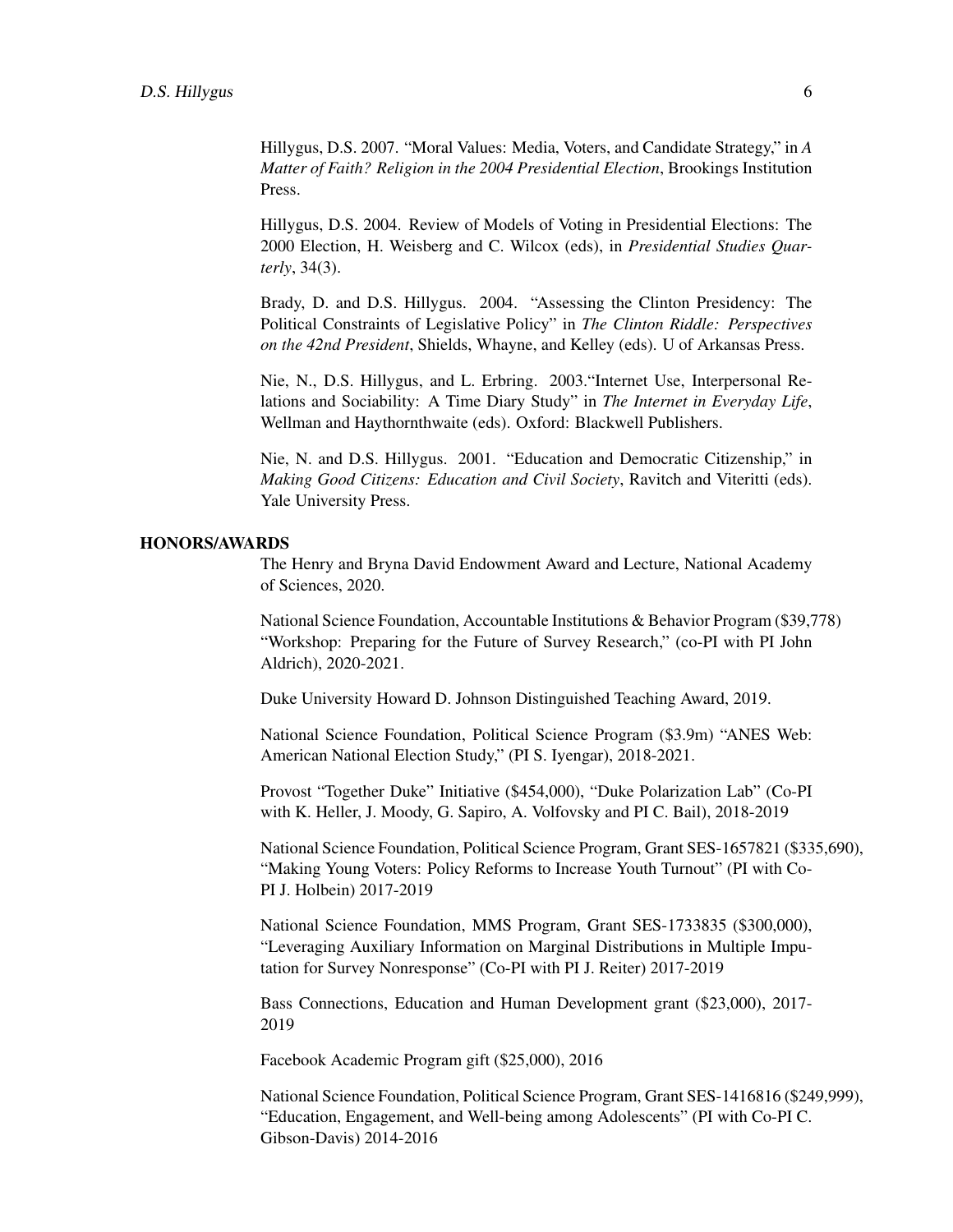National Science Foundation, MMS Program, Grant SES-1131897 supplement (\$199,000), "Conducting Research Using the Survey of Income and Program Participation (SIPP) Panel Study," 2013-2015

Information Initiative at Duke, Research Incubator Award (\$75,000) "Using Big Data to Understand the American Electorate," (with L. Carin), 2013-2015

National Science Foundation, MMS Program, Grant SES-1131897 (\$2,997,591), "Triangle Census Research Network" (Senior Co-Investigator with L. Cox, D. Dunson, J. Hotz, F. Li, and PI J. Reiter and Co-PI A. Karr), 2011-2016

National Science Foundation, MMS Program, Grant SES-1061241 (\$160,000), "Multiple Imputation Methods for Handling Missing Data in Longitudinal Studies with Refreshment Samples." (with PI J. Reiter), 2011-2012

National Science Foundation, Political Science Program, SES-1110341"Balancing Innovation and Continuity in Longitudinal Surveys"(\$38,235), 2011

IHSS Award, Innovative Survey Methodologies(\$25,081), 2009

Robert E. Lane Award for best book published in political psychology in 2008

CAPS Junior Faculty Seed Grant (\$5000), 2008

Shorenstein Center for Press and Politics Fellow, Fall 2005

Program on the Global Demography of Aging Grant (\$17,130), 2005-06

Institute for Quantitative Social Science Research Grant (\$10,000), 2005-06

Institutional Development Initiative (\$10,000), 2005-06

Blair Center for Southern Politics, 2004 Election Survey Funding (\$85,000)

CAPS Junior Faculty Seed Grant (\$5000), 2004-2005

Milton Fund Grant, Harvard University (\$3500), 2004-2005

Harvard University Cooke-Clark Grant (\$6000)

Westview Paper Prize, 2003 Midwest Political Science Meeting

Heinz Eulau Political Behavior Fellowship, 2002-2003

Best Graduate Student Poster Award, 2002 Political Methodology Meeting

National Conference of State Legislators Women's Graduate Fellowship, 1998

### PROFESSIONAL SERVICE

Associate PI, American National Election Study, 2018-2021 Associate Editor, *Political Analysis*, 2018- ASA Census Data Quality Indicators Task Force, 2020 AAPOR Task Force on 2020 Pre-Election Polling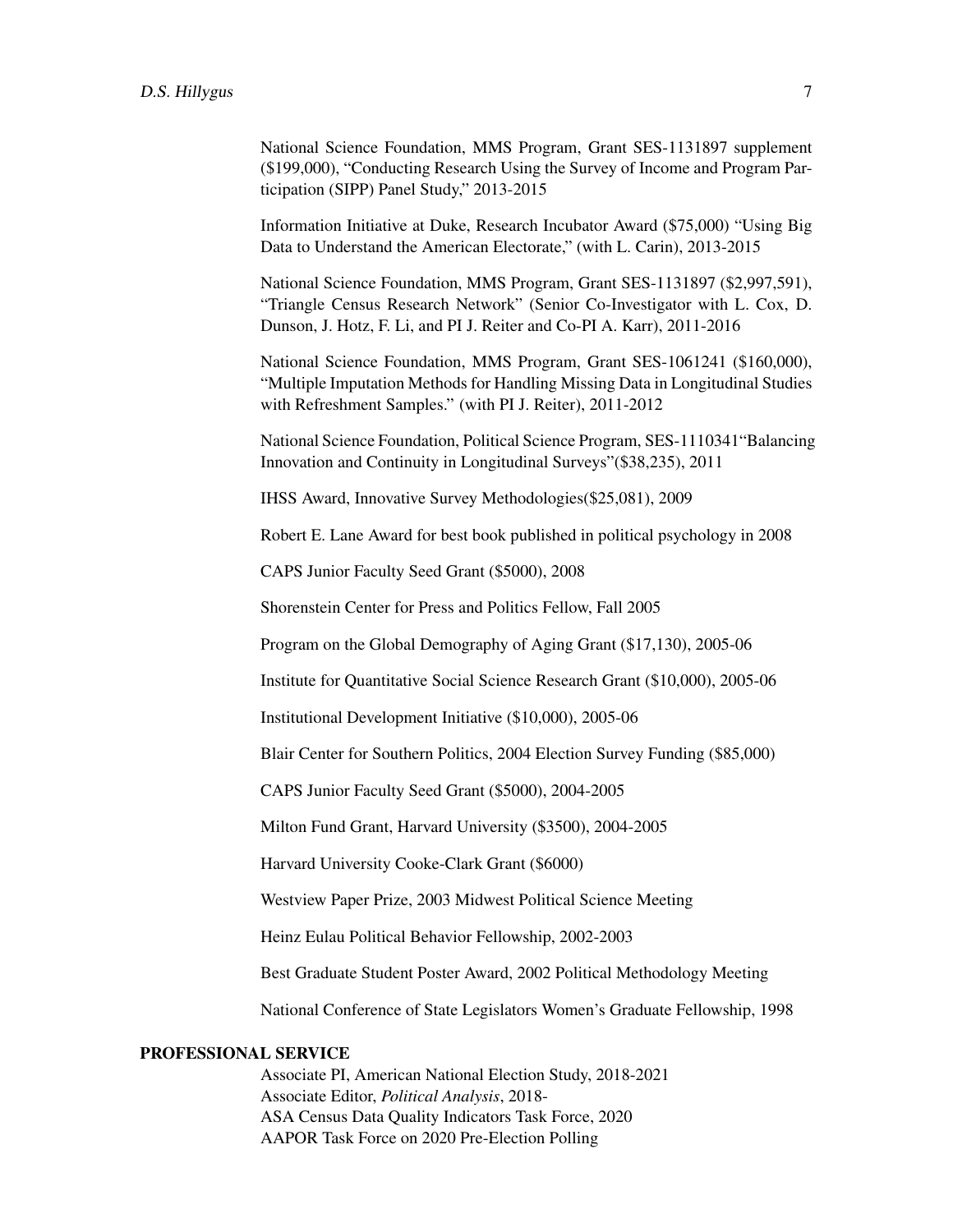Chair, POQ Advisory Committee, 2011-2020 Member, Committee on the Future of AAPOR Journals Methods, Measurement, and Statistics Advisory Panel, National Science Foundation, 2018-2020 Board Member, American National Election Studies, 2010-2013, 2014-2017 Scientific Advisory Committee, U.S. Census Bureau, 2012-2018 Political Science Advisory Panel, National Science Foundation, 2010-2012 Member, Executive Council, Midwest Political Science Association, 2014-17 Member, Executive Council, Southern Political Science Association, 2014-17 Editorial Board, *American Political Science Review*, 2016- Editorial Board, *Journal of Politics*, 2010- Editorial Board, *Public Opinion Quarterly*, 2008- Editorial Board, *Political Communication*, 2015- Editorial Board, *Journal of Experimental Political Science*, 2013- Editorial Board, *Political Behavior*, 2011- Editorial Board, *Journal of Elections, Public Opinion and Parties*, 2008- Editorial Board, *Political Science Network*, 2007- Editorial Board, *The Forum*, 2011- Editorial Board, *Political Analysis*, 2015-2017 Editorial Board, *American Journal of Political Science*, 2009-2012 Guest Editor, *Public Opinion Quarterly* 2009 Special Issue AAPOR Journals Committee (2019) APSA EPOVB Best Article in Political Behavior Award Committee (2019) APSA Experimental Research Section: Reporting Standards Committee (2011) APSA Political Meth Section: Nominations Committee (2010-2012), Diversity Committee (2005-08, 2011-12), Miller Prize (2017), Emerging Scholar (2018- 2020) SPSA, VO Key Award Committee, 2013 APSA Gladys M. Kammerer Award Committee, 2012 APSA Philip Converse Book Award Committee, 2009, 2010 and 2012 SPSA Program Committee, 2009 and 2012 JOP Best Paper Award Committee, 2011 AAPOR Book Award Committee, 2011, 2016

#### CONFERENCES ORGANIZED

Future of Survey Research, virtual (scheduled 1/2021) International Total Survey Error Workshop, Durham, NC (6/18) Conducting Research Using the Survey of Income and Program Participation (SIPP) Panel Study, Durham, NC (2/14) Balancing Innovation and Continuity in Longitudinal Surveys, Durham, NC (2/11) Assessing Survey Quality, Cambridge, MA (4/09) Surveying Multiethnic America, Cambridge, MA (4/07) Advances in Questionnaire Design, Cambridge, MA (2/06)

#### Expert Witness Work

League of Women Voters et al. v. State of North Carolina, No. 1:13-CV-660 New York Immigration Coalition et al. v. Dept. of Commerce, No. 18-CV-5025 NAACP, et al. v. Bureau of the Census et al., No. 8:18-CV-00891 State of Alabama v. U.S. Dept. of Commerce, No. 2:18-cv-00772-RDP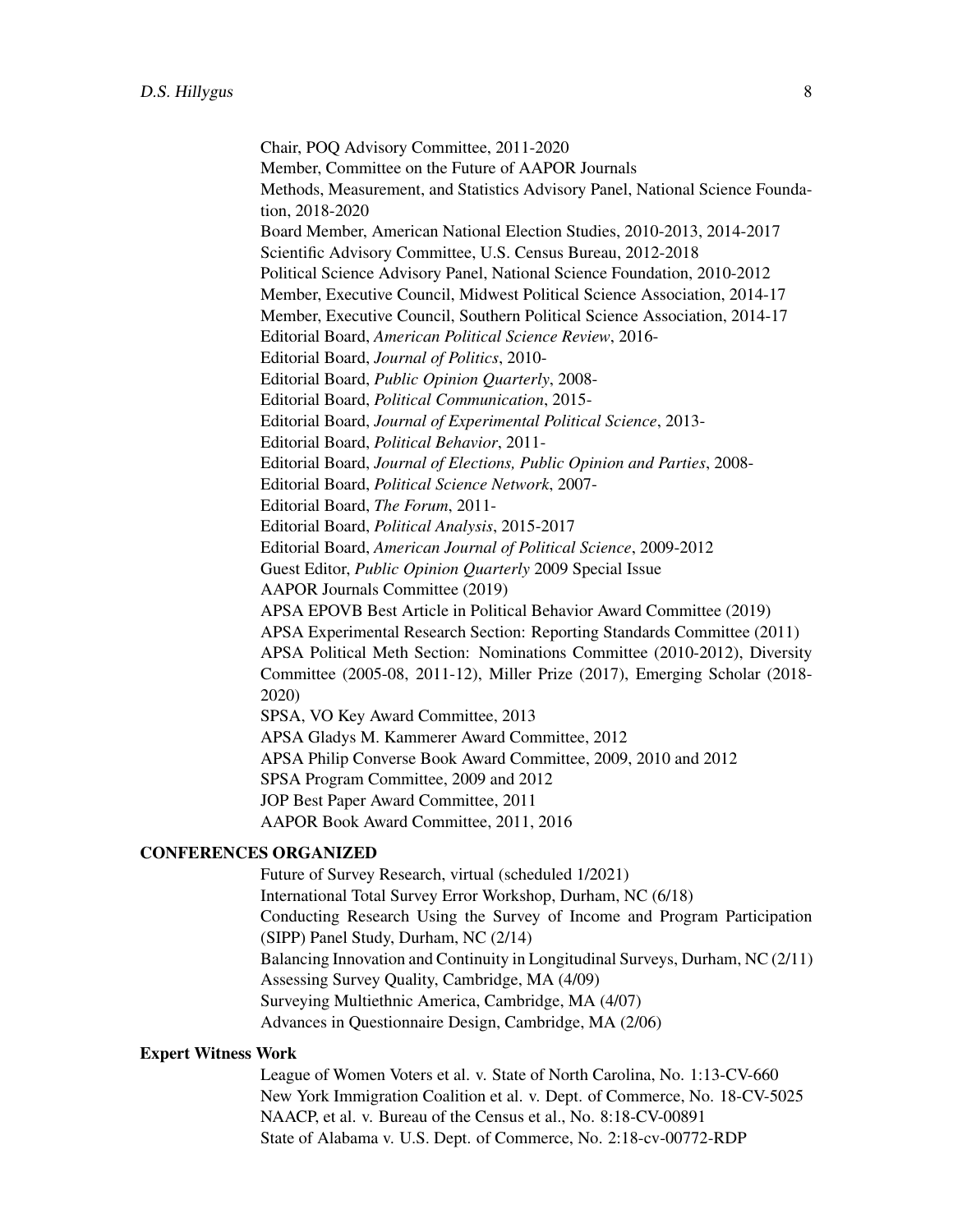Common Cause et al. v. Donald J. Trump, et al., No. 1:20-cv-02023-CRC National Urban League et al. v. Wilbur Ross, et al., No. 20-cv-5799-LHK

#### INVITED PRESENTATIONS(last 5 years)

Yale Quantitative Research Methods Workshop (10/20) Australian National University, SPIR Research Seminar (10/20) AAPOR New Books Launch (6/20) Duke Women's Weekend Panel (2/20) USA Symposium on Election Adminsitration and Technology (1/20) Plenary, Pacific Association of Public Opinion Research Meeting (12/19) Massachusetts Institute of Technology (10/19) Michigan State University (9/19) Plenary, American Association of Public Opinion Research Meeting (5/19) University of North Carolina (2/19) Emory University (11/18) Duke Alumni Association of Philadelphia (4/18) Duke Alumni Association of Los Angeles (6/17) Duke Alumni Association of Austin (6/17) Duke Alumni Association of Denver (5/17) Fordham University (4/17) Qualtrics Innovation Summit, Salt Lake City (3/17) Stanford Alumni Association, Durham (2/17) Duke Alumni Association of San Diego (11/16) Wake Forest University (11/16) Reed College (10/16) UNC-Wilmington (10/16) Duke Alumni Association of North Texas (9/16) Duke Alumni Association of Charlotte (5/16) Dept of Political Science, MIT (4/16) Center for the Study of Democratic Politics, Princeton (3/16) Appalachian State University (3/16) Computers, Privacy, and Data Protection Conference, Brussels (1/16) Political Persuasion Conference, Laguna Beach, CA (1/16) Duke Alumni Association of Tampa (1/16) Keynote, Australian Society for Quantitative Political Science, Melbourne (12/15) Dept of Communication, U. of Michigan (11/15) Dept of Political Science, UNC-Greensboro (11/15) Microsoft Panel on Campaign Technology, D.C. (11/15)

## DEPARTMENTAL AND UNIVERSITY SERVICE

Founding Director, Duke Initiative on Survey Methodology, 2010- Associate Director, Institutional Review Board, Duke University, 2010- Social Science Research Institute Steering Committee, 2011- Duke Advisory Committee on Investment Responsibility, 2017- EHD-Bass Connections Team Leader, 2017-2020 Standing Committee for Misconduct in Research, 2019-2022 Social Science Research Institute (SSRI) Director Search chair, 2018 Faculty Fellow, Duke Alumni Association, 2015-2018 POLIS steering committee, 2015-2017